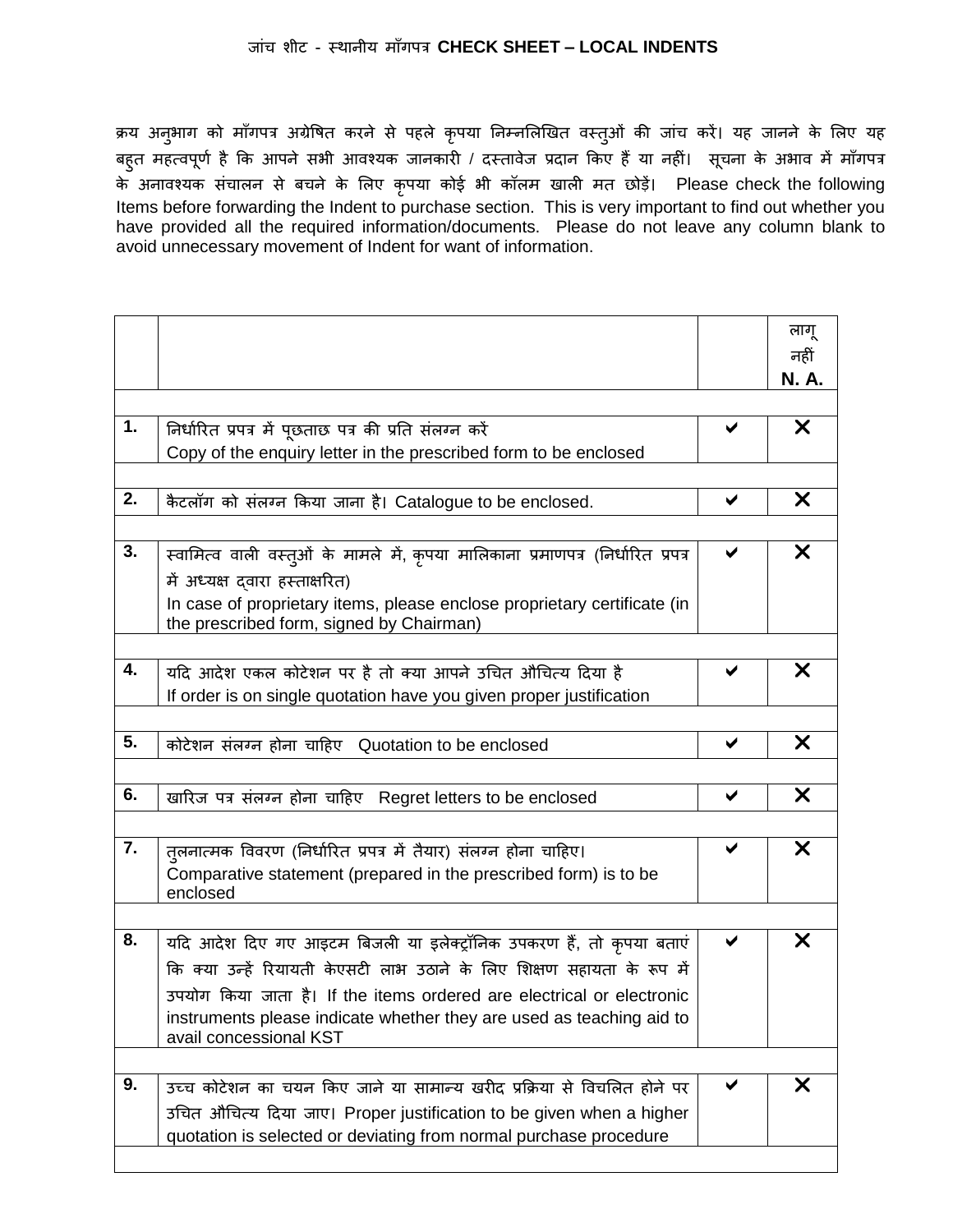|  | 10.   अग्रिम भुगतान की सिफारिश की गई। Advance payment recommended |  |  |
|--|-------------------------------------------------------------------|--|--|
|--|-------------------------------------------------------------------|--|--|

(संक्षेप में खरीद प्रक्रिया का संदर्भ लें Please refer purchase procedure in nutshell.)

अध्यक्ष CHAIRMAN

विभाग

Dept. of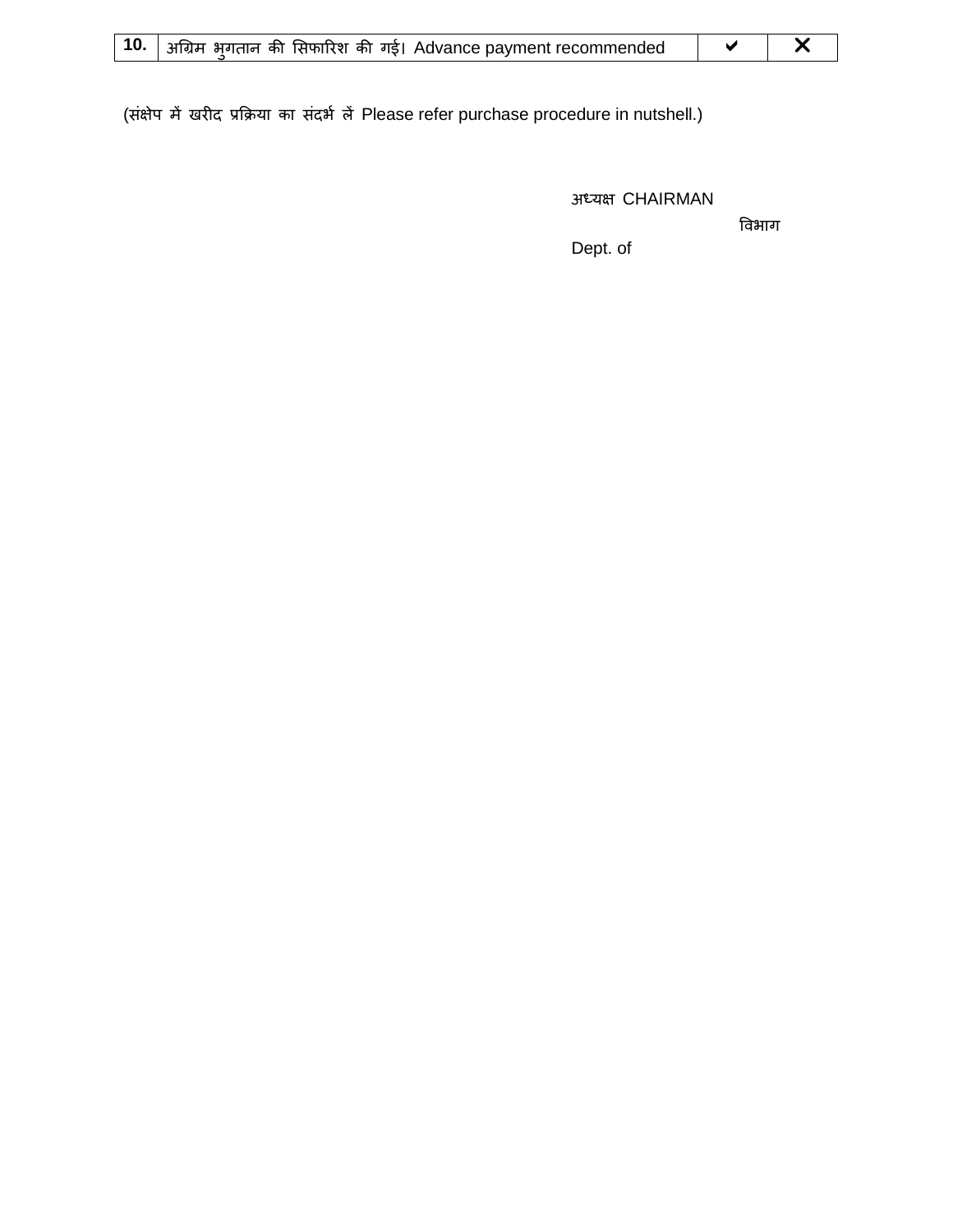कोड नां.**Code No.**

**(Ch. XII; Para 3-10; Annex 24-AM)**



## **भारतीय विज्ञान संस्थान INDIAN INSTITUTE OF SCIENCE बेंगलरू BANGALORE – 560 012**

टेलीग्र म **Telegrams** : "SCIENCE" के वल योजन ओां के उपयोग के ललए **For Use of Schemes Only**

दरूभ ि **Telephone:** म ाँगपत्र सां.Indent No*.*  फ़ै क्स **FAX** : हम री पूछत छ सांदभण Our Enquiry Ref*.*  ई-मेल **Email** : आपक सांदभण Your Ref*.* 

Bangalore- Malleswaram

टेलेक्स **Telex** : त रीि Date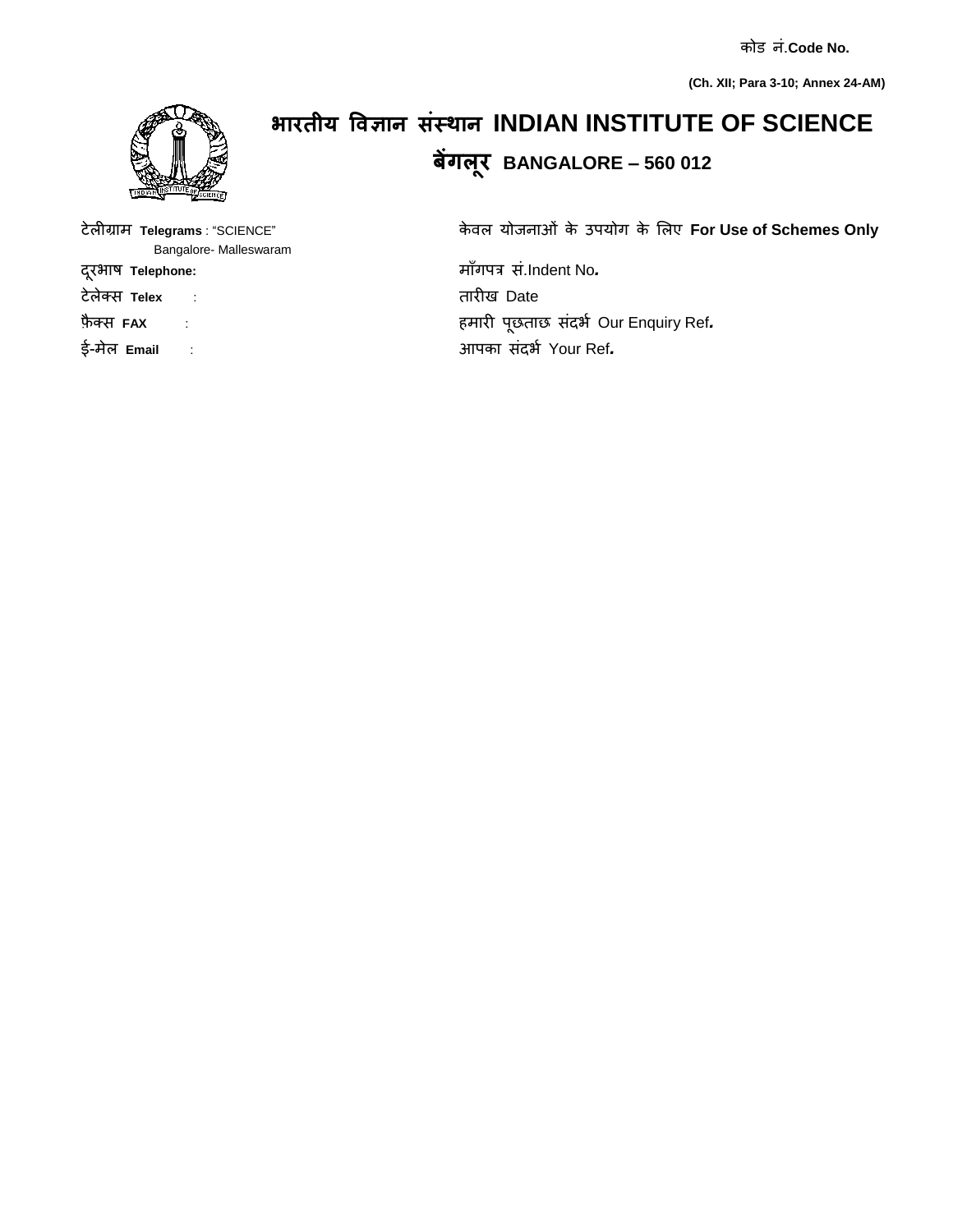$\ddot{\phantom{0}}$ 

<u>नीचे दिए गए नियमों और शर्तों के अनुसार नीचे दिए गए वस्तुओं की आपूर्ति करें।</u> Please supply the articles mentioned below as per terms and conditions hereunder

| (a) | इस मागपत्र से संबंधित सभी पत्राचार में मागपत्र और तारीख को दर्शाते हुए वरिष्ठ क्रय अधिकारी को संबंधित करें।<br>All correspondence relating to this indent to be addressed to the SENIOR PURCHASE OFFICER giving the indent<br>number and date.                                                                                                                                                                                                                |
|-----|---------------------------------------------------------------------------------------------------------------------------------------------------------------------------------------------------------------------------------------------------------------------------------------------------------------------------------------------------------------------------------------------------------------------------------------------------------------|
| (b) | कृपया सभी पैकेजों पर अंकित करें। Please mark on all packages: हमारे माँगपत्र नंबर Our Indent number.                                                                                                                                                                                                                                                                                                                                                          |
| (c) | संतोषजनक आपूर्ति के बाद भुगतान। कृपया राजस्व स्टांप पर पूर्व-प्राप्ति किए गए आपके बिल/बीजक (तीन प्रतियों                                                                                                                                                                                                                                                                                                                                                      |
|     | में) को माँगपत्र की संख्या और दिनांक देकर डिलीवरी चालान की प्रति के साथ वितीय नियंत्रक, भारतीय विज्ञान                                                                                                                                                                                                                                                                                                                                                        |
|     | संस्थान, बेंगलूर 560012 को भेजें। बीजक में के.एस.टी पंजीकरण संख्या शामिल होना चाहिए।                                                                                                                                                                                                                                                                                                                                                                          |
|     | Payment after satisfactory supply. Please send your Bill/Invoice (IN TRIPLICATE), the original being pre-receipted on<br>revenue stamp, giving the number and date of the indent along with the copy of the delivery challan, to the Financial<br>Controller, Indian Institute of Science, Bangalore - 560012. The invoice should contain the K.S.T registration number.                                                                                      |
| (d) | संस्थान सी या डी फॉर्म जारी करने के लिए योग्य नहीं है। The Institute is not eligible to issue C or D Form.                                                                                                                                                                                                                                                                                                                                                    |
| (e) |                                                                                                                                                                                                                                                                                                                                                                                                                                                               |
|     | नहीं की गई है, तो रदद किया जाएगा।                                                                                                                                                                                                                                                                                                                                                                                                                             |
|     | before the above date.                                                                                                                                                                                                                                                                                                                                                                                                                                        |
| (f) | बाहरी स्टेशन के माल को (i) बेंगलूर सिटी रेलवे स्टेशन के लिए माल/यात्री रेल गाड़ी द्वारा या (ii) सड़क मार्ग से                                                                                                                                                                                                                                                                                                                                                 |
|     | बेंगलूर सिटी को फ्रेट का भूगतान करने के लिए माल भाड़े के तहत या (iii) पंजीकृत पार्सल पोस्ट द्वारा भेजा जाना                                                                                                                                                                                                                                                                                                                                                   |
|     | चाहिए। संग्रह की व्यवस्था के लिए भंडार अधिकारी को डिलीवरी नोट के साथ रेलवे की रसीद या लॉरी रसीद भेजी                                                                                                                                                                                                                                                                                                                                                          |
|     | जाए। डिलीवरी चालान के साथ बिल की प्रति संलग्न होनी चाहिए। सामान जो ठीक से पैक नहीं हुए हैं, वे पूरी तरह                                                                                                                                                                                                                                                                                                                                                       |
|     | आपूर्तिकर्ता के जोखिम पर होंगे।                                                                                                                                                                                                                                                                                                                                                                                                                               |
|     | Outstation Goods are to be sent by (I) Goods/Passenger train to Bangalore City Railway Station or (ii) Road to<br>Bangalore City under freight to pay/freight paid basis or (iii) by Registered Parcel Post. Railway Receipt or Lorry<br>Receipt together with a Delivery Note be sent to the STORE OFFICER for arranging collection. A copy of the bill to<br>accompany the Delivery Challan. Goods not suitable packed will be entirely at supplier's risk. |
| (g) | एसटी-अनन्य / समावेशी, ईडी-अनन्य / समावेशी, रियायती एस.टी. फार्म संलग्न है।                                                                                                                                                                                                                                                                                                                                                                                    |
|     | ST-Exclusive/Inclusive, ED-Exclusive/Inclusive, Concessional S.T. form enclosed.                                                                                                                                                                                                                                                                                                                                                                              |
| (h) | सुपर्दगी शर्ते : नि: शुल्क वितरण/ई-कार्य, पैकिंग अग्रेषण शुल्क अतिरिक्त।                                                                                                                                                                                                                                                                                                                                                                                      |

Delivery terms Free delivery/E-works, packing forwarding charges extra.

| मद         | विवरण Description | आदेशित मात्रा<br>Quantity<br>Ordered | लागत COST    |            |        |                                  |
|------------|-------------------|--------------------------------------|--------------|------------|--------|----------------------------------|
| स.<br>Item |                   |                                      | यनिट<br>Unit | दर<br>Rate | रु.Rs. | कल <b>Total</b><br><u>ਧੈ.Ps.</u> |
| No.        |                   |                                      |              |            |        |                                  |